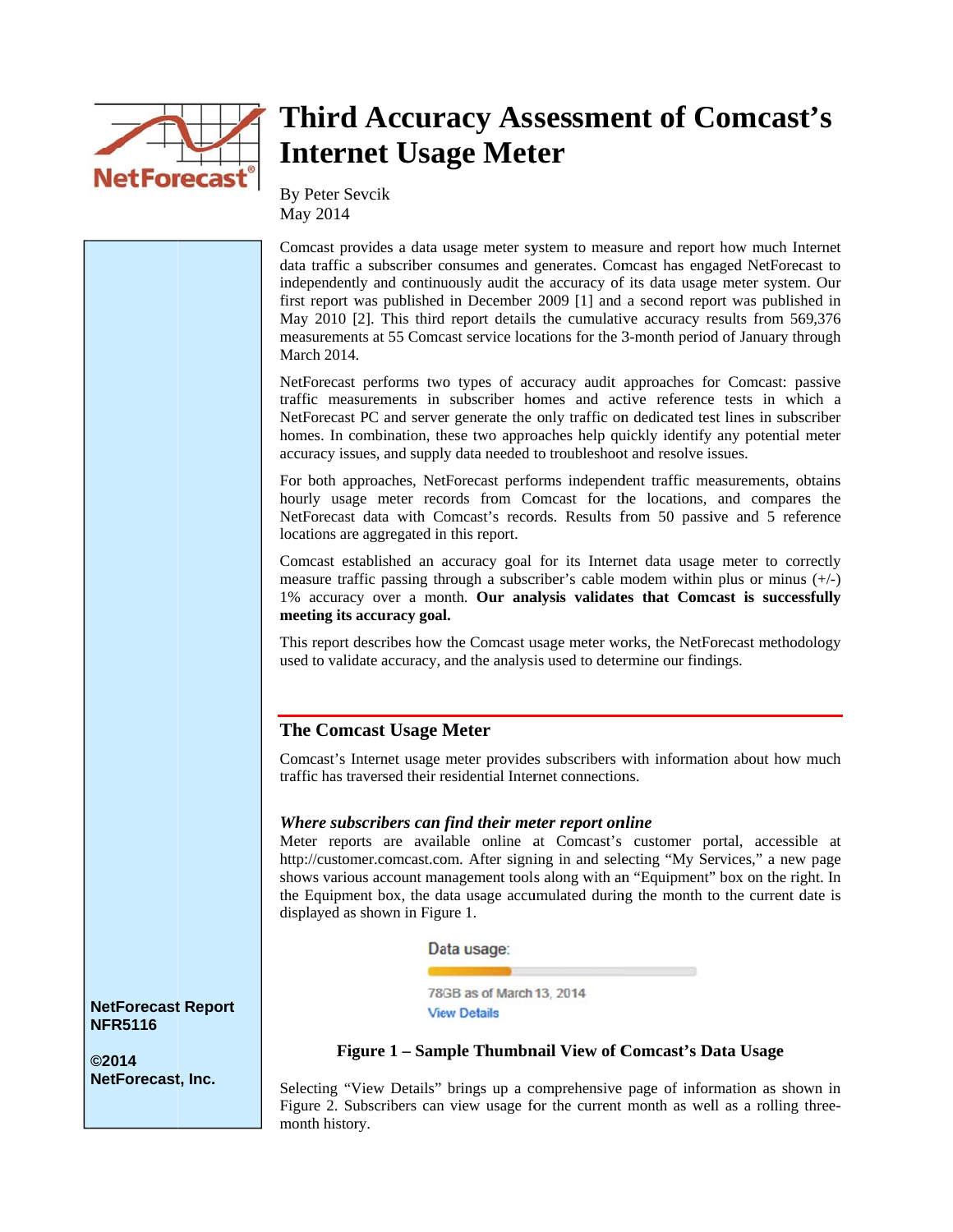Selecting "For more information and frequently asked questions" brings up detailed information about the Comcast data usage plan. The page shown in Figure 2 also has a link to a Data Calculator which subscribers can use to estimate their data usage based on the number of Internet-connected devices and daily Internet activity.



### **My Current Data Usage**

Your usage is measured starting 1st of every month and is displayed in the column labeled "Used". Also for your convenience, the history of your last 3 months usage is displayed in the bar chart below labeled "Usage History". For more information and frequently asked questions, please click here.

| March 2014 Data Usage | <b>Used</b> |
|-----------------------|-------------|
|                       | 78GB        |
| As of 3/13/2014*      |             |

\*Actual usage shown is not real-time and could be delayed up to 24 hours.



#### **Usage History**

#### Figure 2 – Sample Subscriber View of Comcast's Data Usage Report

A subscriber can access the customer portal from any browser from any ISP's network, allowing subscribers to check their meter when away from home.

#### **How the meter works**

Comcast subscribers connect to the Comcast network through a cable modem and from there traffic travels over a local coaxial and hybrid fiber-coaxial (HFC) cable system to a Cable Modem Termination System (CMTS). The traffic then continues through Comcast's network and into the Internet.

The CMTS counts downstream and upstream traffic for each subscriber cable modem it serves. Downstream traffic flows from the Internet to the subscriber, and upstream traffic flows from the subscriber to the Internet. A CMTS periodically reports the downstream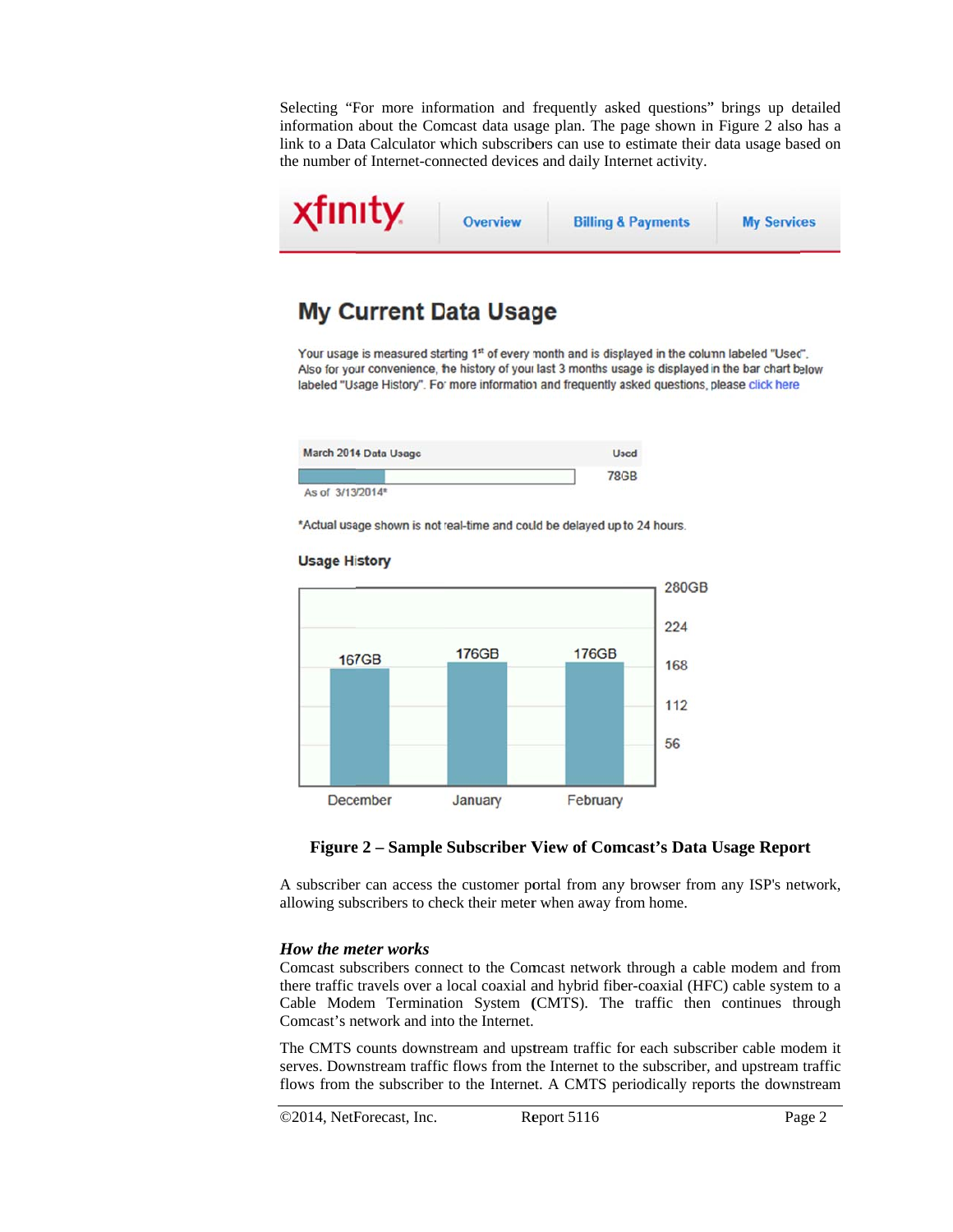and upstream counts in an Internet Protocol Detail Record (IPDR) as shown in Figure 3 (typically every 15 minutes, depending on the CMTS manufacturer).

As Figure 3 shows, Comcast's IPDR system collects and aggregates data from each CMTS and transfers it to the Comcast usage management platform, which associates it with the customer account and stores it in a database. When a subscriber accesses the web portal, a web service queries the usage management platform database to retrieve the usage data and display it as shown in Figures 1and 2.



**Figure 3 - How the Meter Data Is Processed** 

The subscriber sees results for devices that are authorized under the subscriber's account. This is typically the cable modem, which is identified by its MAC address. Subscribers with more than one cable modem see a separate meter for each cable modem.

#### *What the meter counts*

All subscriber traffic destined to or from the Internet is counted, including traffic to and from Comcast's various Internet sites (www.comcast.com, www.xfinity.net, etc.). Traffic directly to or from the Internet with no Comcast involvement is counted. Traffic generated by non-Internet services delivered from servers within Comcast is typically not counted. In addition, management traffic such as SNMP polls or cable modem health checks is not counted.

The CMTS reports traffic in octets (8 bits). An octet is a telecommunications term for a byte. The traffic counted includes all of the octets that must be transported over the HFC network between the cable modem and the CMTS in each direction. The DOCSIS specification defines the mechanisms for transferring subscriber traffic across the HFC network. Both ends of the network are terminated by an Ethernet interface. DOCSIS is a mechanism for transporting subscriber Ethernet frames as they arrive at the cable modem across the HFC network to the CMTS. The same Ethernet transport mechanism works in reverse on the downstream direction. Since the fundamental traffic load from the subscriber is an Ethernet frame in either direction, all other protocols placed into an Ethernet frame are counted as subscriber traffic. This means that traffic generated by the IP protocol and traffic generated by all other protocols above IP must be transferred, and thus are counted. Comcast does not, however, count any of the DOCSIS protocol.

**NetForecast Validation Result:** NetForecast validated that the Comcast meter system counted all traffic as specified above.

#### *What the meter shows*

There are several steps between the time a subscriber's packet moves through the cable modem and when the meter results appear on the Comcast.net portal. Each of these steps takes time. We have already described the time lag associated with CMTS traffic reporting—generally every 15 minutes. The IPDR processing system aggregates the traffic and summarizes it by hour. The usage management platform database receives the updates and prepares the results to be shown on an hourly basis. This processing introduces an overall time lag that causes the meter to update about 3 hours after the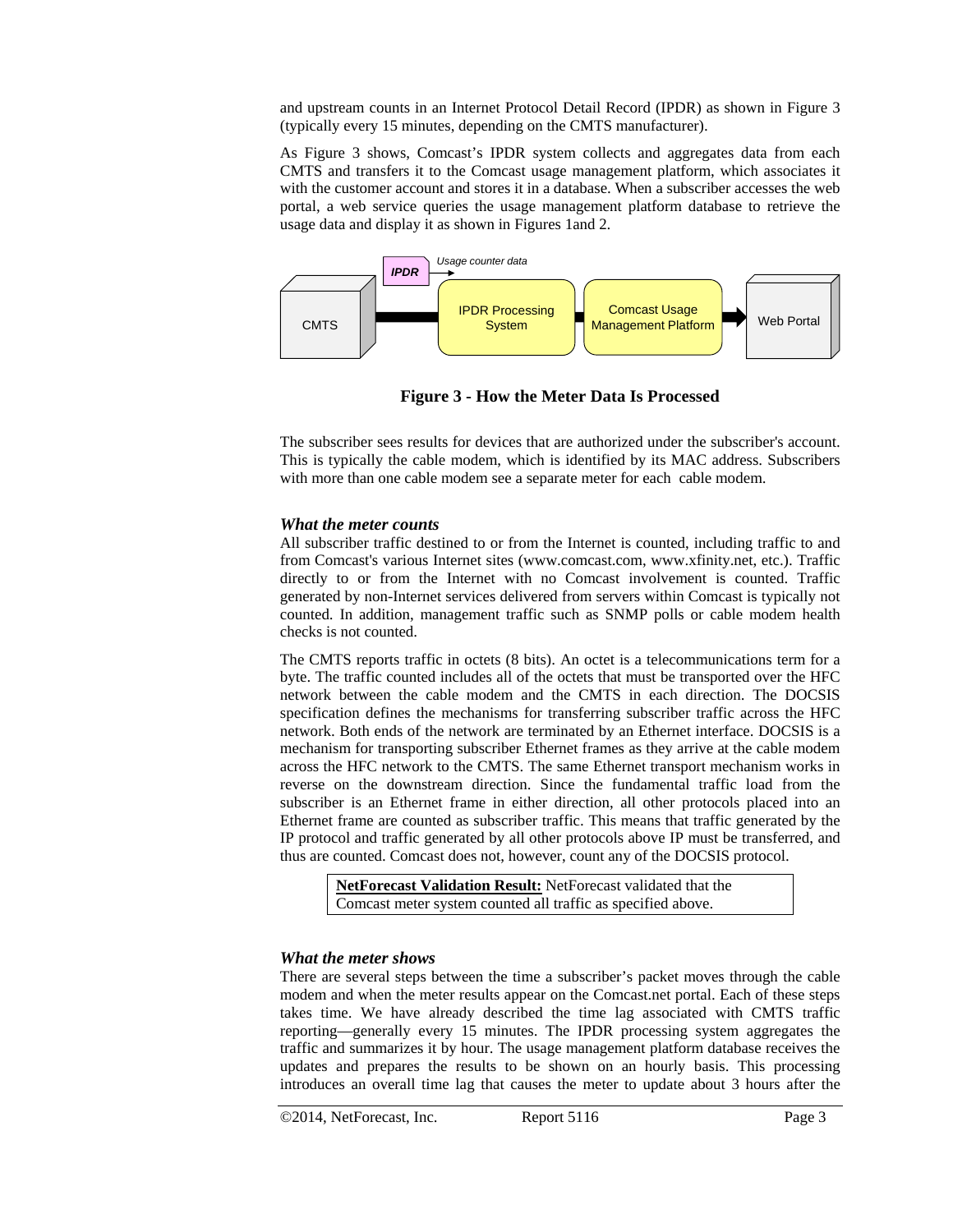subscriber traffic passed over the network. The Comcast goal is to have the meter update no later than 24 hours after the traffic event. These meter update time lags were not a subject of this evaluation, and so were not verified by NetForecast.

The usage management platform accumulates the up and down traffic bytes over the month, converts the total to gigabytes (GB), and rounds it down to whole gigabytes. Whole number rounding down means that a unit value is not shown until a full decimal value is accumulated; e.g., 9.9 is rounded down to 9, and 10.1 is rounded down to 10, etc. The result displayed in the portal is, therefore, the cumulative whole GB sum of all traffic from the beginning of the month (up + down). At the start of each month the meter resets to zero but d displays "<1GB B."

The meter operates on Coordinated Universal Time (UTC, also known as GMT). The "new month" meter reset occurs at midnight UTC on the last day of each month, so the change appears during the evening of the last day of the month across the US. For example, Eastern Time is typically 5 hours behind UTC, so the meter reset appears at about 7PM E Eastern Time.

#### **NetForecast Internet Usage Meter Accuracy Validation Methodology**

All measurements were performed using the NetForecast UMap service delivery platform shown in Figure 4. The UMap system is enabled by measurement and reporting software embedded into customized, fully-featured, wireless home routers supplied and supported by NetForecast. Once installed, the routers register with the NetForecast UMap management and reporting system.



**F Figure 4 – N etForecast U UMap Servic e Delivery Pl latform**

UMap is a parallel data usage meter system that is deployed in subscribers' homes. As shown in Figure 5, the measurement software counts real user traffic traversing the Internet connection, generates synthetic traffic tests (also counted), and reports results to the UMap management system, which aggregates the data and generates reports.

The UMap platform has a high degree of security and resiliency, and strong safeguards to protect the privacy of participants.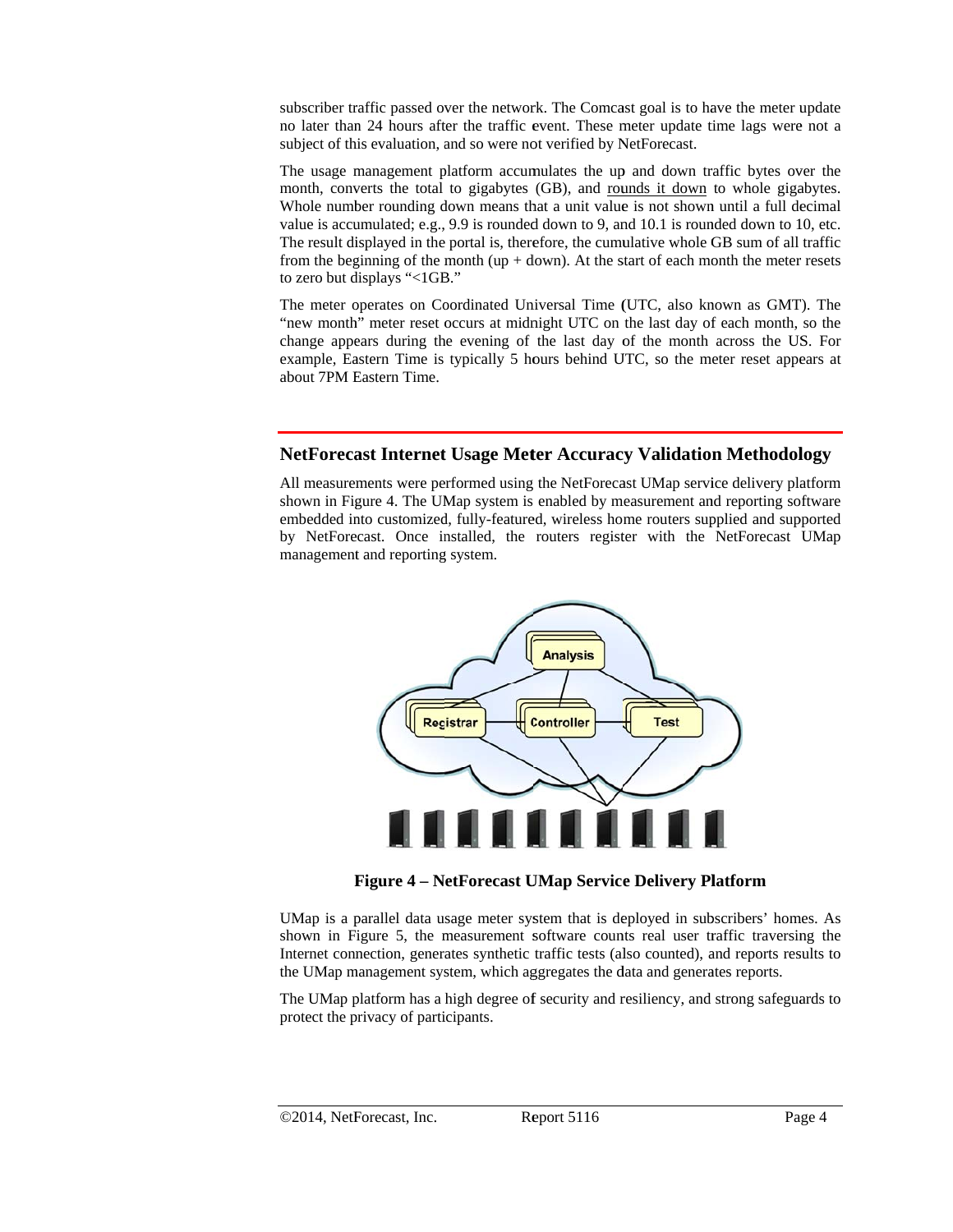

**Figure 5 - The NetForecast Methodology** 

The UMap system operating on the Comcast network performs two types of measurements: active and passive. This report is based on results from 5 active and 50 passive measurement sites. The passive measurement sites were allocated to ensure that they are geographically distributed across Comcast's U.S. network, and on their full range of CMTS makes and models.

#### **Active reference testing**

This description applies to the red dashed line of data flow in Figure 5.

For the active reference test locations, NetForecast installs a test laptop PC running NetForecast software on each Internet connection. We use FTP accounts on NetForecast servers on the Internet. NetForecast obtains subscriber accounts and performs usage meter accuracy validation testing for all active reference test locations. Both downstream and upstream testing are performed under a variety of conditions.

The NetForecast testing involves scripts performing an FTP file transfer from a test server to the laptop. The tests consist of repeatedly transferring files of varying sizes in complex patterns. Tests are also performed as uploads from the laptop to the server. The script generates a log file documenting the transfer results and capturing detailed timing information for each transfer.

Extreme care is taken to ensure that only test traffic is sent or received through the cable modem. The laptop and router are the only devices connected to the cable modem. The laptop is cleansed of all applications that could generate traffic not needed for the tests-

©2014, NetForecast, Inc.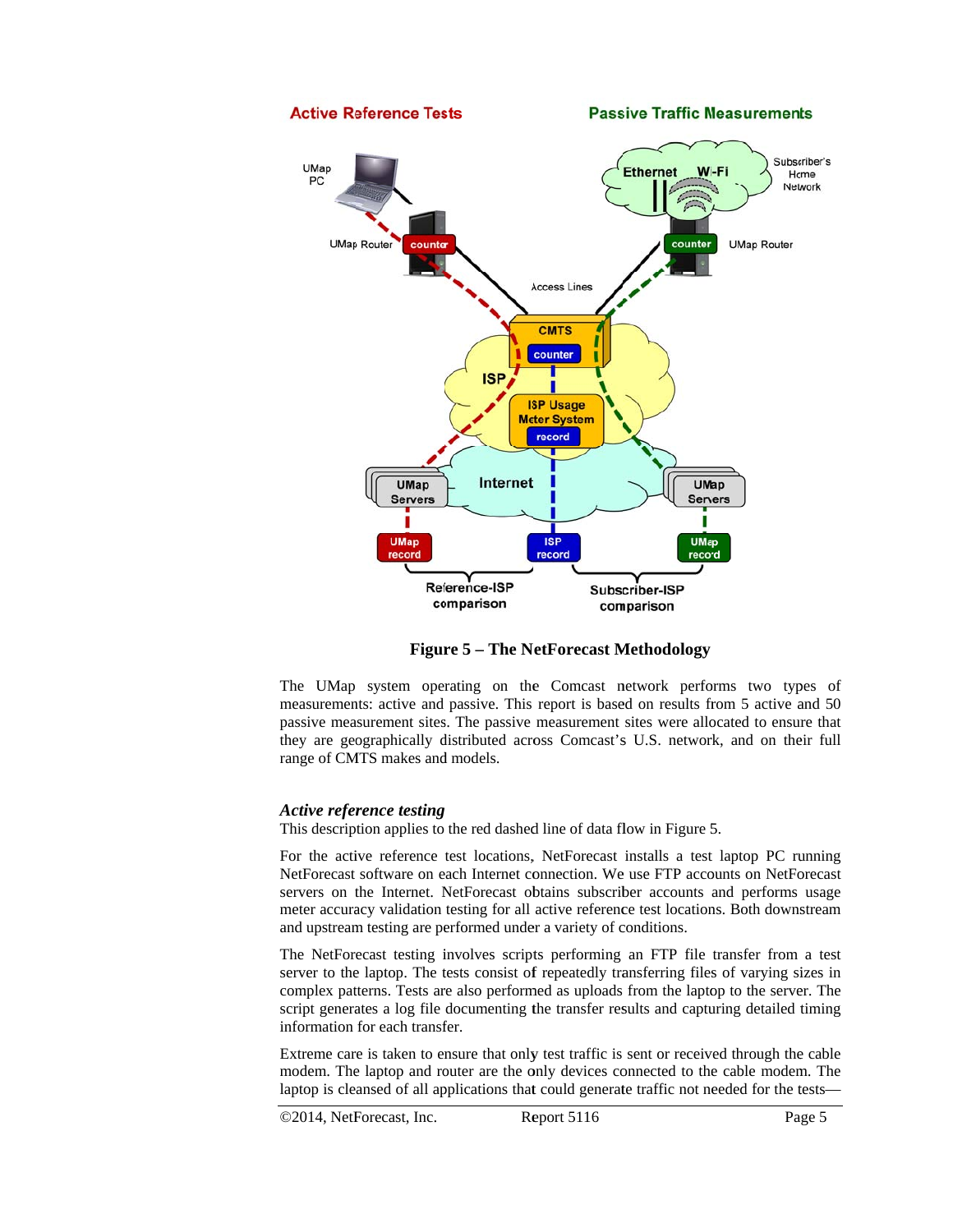and applications are configured to neither request nor receive any software updates. Finally, no remote management of the laptop is scheduled to occur during testing.

For each test, NetForecast produces carefully documented records of up and down traffic. These records include:

- Detailed network traffic information as seen at the PC, and
- Upstream and downstream traffic processed by the router firmware.

#### *Passive traffic measurements*

This description applies to the green dashed line of data flow in Figure 5.

For the passive locations, the UMap system continuously measures real-user traffic traversing the home Internet connections of many actual subscribers. Passive measurements take place under real-world conditions—i.e., it relies exclusively on the subscriber's home traffic. This enables measurements to be performed at many locations, thus providing comprehensive geographical coverage. Unlike active testing, which is not continuous, passive traffic measurement provides data for every hour during the month to give additional insight into meter accuracy.

#### *Calculating a single error sample*

UMap data from either the active or passive approach is adjusted to assure that UMap measurements count the same overhead as described above. NetForecast then aligns the hourly usage records from UMap and Usage Management Platform so that the same hours are compared. Daily sums are genenerated for each site. NetForecast applies the following formula to the UMap and the Comcast Usage Management Platform daily traffic measurement records.

# $Error = \frac{(Comcast\ Record - UMap\ Record)}{UMap\ Record}$

If the error result is positive, the meter is overreporting. If the error is zero, the meter is as accurate as it can be, and if the error result is negative, the meter is underreporting. Results are shown as a percentage. Each site-day error result is an error sample.

#### **Analysis and Findings**

Comcast has defined a goal for the accuracy of its Internet usage meter. NetForecast independently validated the meter relative to Comcast's stated goal. This section analyzes the error samples and presents NetForecast's findings regarding Comcast's actual performance relative to its accuracy performance goal.

As the usage meter system auditor, NetForecast has no stake in the design or implementation of the Comcast usage meter. The objective of our measurement system is to assess whether or not the Comcast meter system complies with the meter goal.

#### *Comcast meter accuracy goal*

Comcast established an accuracy goal for its Internet data usage meter to correctly measure traffic passing through a subscriber's cable modem within plus or minus (+/-) 1% accuracy over a month.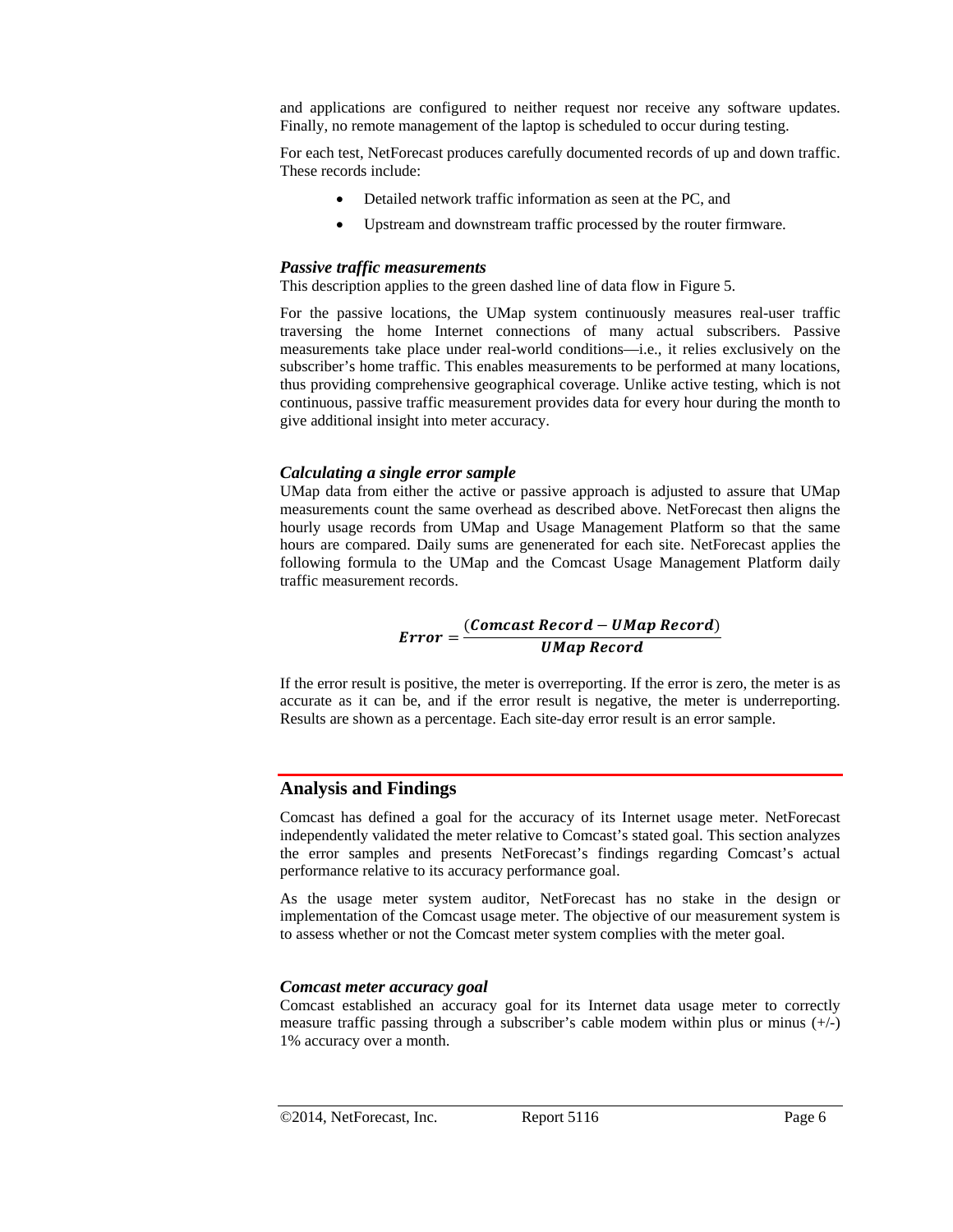Apdex was first defined to report on many application performance measurements (response times in seconds). The methodology was formally adopted as an open standard by the Apdex Alliance in 2005. Apdex has been implemented by several vendors and is used by many enterprises. Today the Alliance has more than 1,000 members and 175 LinkedIn members. See apdex.org to learn more.

This is the first application of the Apdex methodology to usage meter error analysis. It is true to the fundamental principles of Apdex: Convert many values into a simple meaningful number that properly reflects the user's perspective of performance achieved relative to a performance target.

It is very difficult to achieve an Apdex score of 1.0 in real world situations. The Alliance adopted a scale shown below for the scores indicating good and poor performance scores.



To meet this goal, Comcast must assure that each of the two meter views presented to subscribers is accurate within  $+/- 1\%$ . The two views shown in Figure 2 are defined as follows:

Cumulative Daily Usage: This is the sum of usage by day from month start to month end. The usage bar in the top of Figure 2 is analogous to an automobile gas gauge. It shows how much "fuel" (Internet capacity) has been used. Subscribers can use this gauge to manage data usage over the month. In a typical month, 30 samples per site can be used for error evaluation.

Month End Usage: This is the total usage for the complete month as shown at the bottom of Figure 2. This value is the same as the last value in the cumulative daily usage view. Subscribers see the total volume of consumption, which provides a historic view of usage. The month-end view provides only one sample per site for error evaluation.

NetForecast compares its independently measured traffic counts of synthetic and/or real user traffic with the counts generated by Comcast's meter system for the same traffic, to determine whether the comparisons fall within Comcast's target accuracy range.

Given differences in the nature and sample size of the two Comcast views, NetForecast performs different error analyses for each view as described below. NetForecast's analysis objective is to evaluate the accuracy of the two views from the perspective of *what matters to the subscriber*.

#### *Cumulative Daily Error Analysis*

Background: Analyzing and reporting on the error of a system is complex. One could take a simple approach of averaging the error of all samples. If the system has a significant bias, the simple average would show that bias (e.g., most samples are 10% low). However, if a system is fundamentally accurate, the mean (average) or median will be essentially zero. The median of the Comcast cumulative daily error samples is -0.1%, which is well inside the Comcast specification of  $+/-1\%$ . But that result tells us that half of the samples are higher and half are lower. Many samples may be far from the median; therefore, usage meter accuracy assessment should not use averages.

Although under most circumstances subscribers receive accurate meter information, it is not uncommon for a meter system to occasionally provide inaccurate meter information affecting only a few subscribers. These infrequent events are typically called the "long tail of a statistical distribution." This may seem unimportant, but if the long tail encompasses a large sample size, the meter cannot be considered accurate.

Assessing Accuracy from the User's Perspective with Apdex: To provide clear insight into accuracy, NetForecast applies the Accuracy Performance Index (Apdex)—an open standard that defines a method for reporting the meaning of many measurement samples from the user's perspective. Apdex provides a uniform way to analyze and report on the degree to which measured accuracy meets a specific goal. Error samples are placed into the following categories each month.

*Compliant*: Number of samples within the  $+/-1%$  meter specification. These samples clearly meet the goal. *Marginal*: Number of samples between -1% and -50% (underreporting). Underreporting is outside the specification; however, some modest underreporting can be tolerated since the subscriber is not harmed by some traffic not being counted. *Incorrect*: Number of samples below -50% (excessive underreporting). Excessive underreporting (errors more than -50%) are not tolerated by the user. Excessive underreporting makes the meter useless (think of it in terms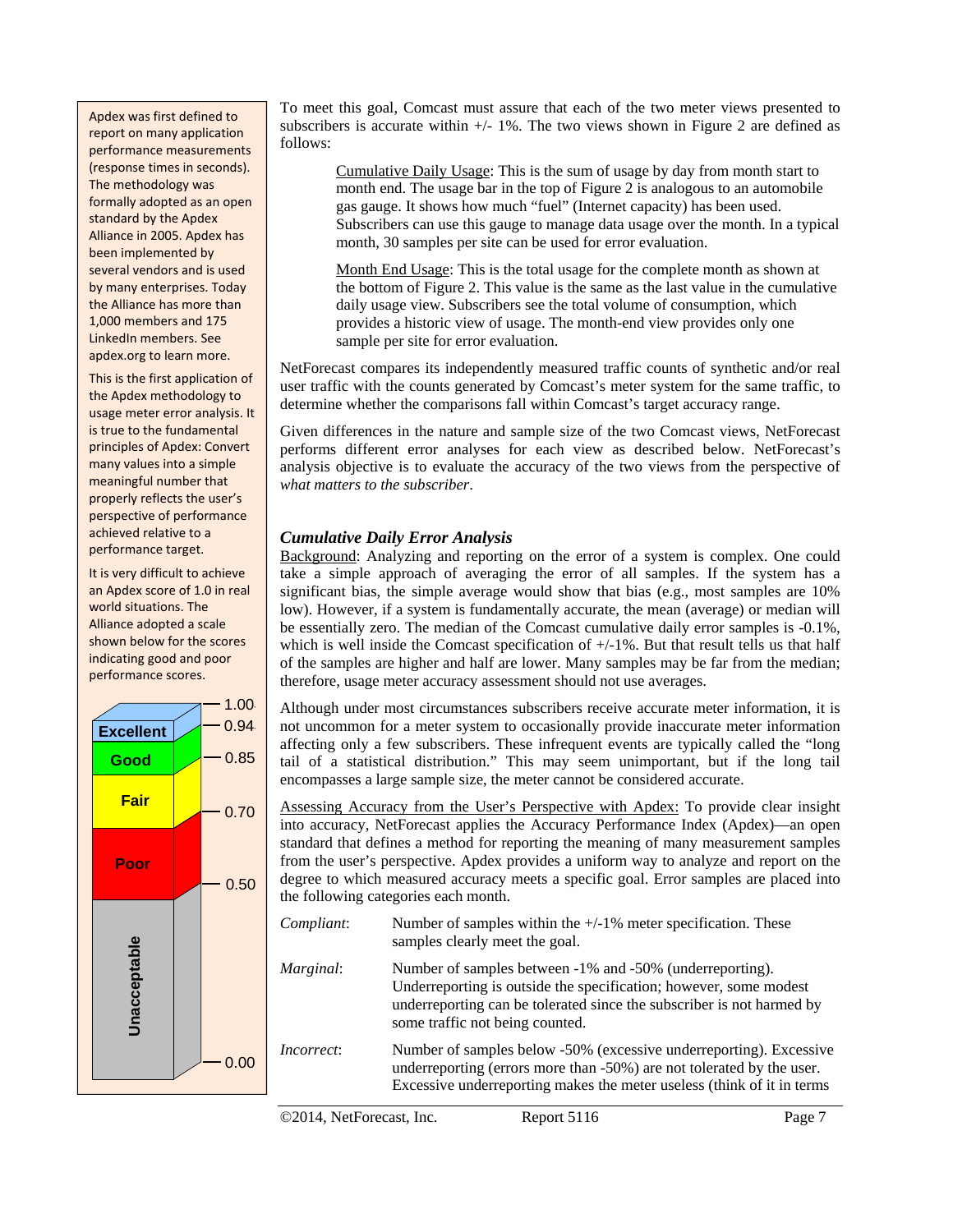of a gas gauge underreporting by 50%) and undermines the subscriber's trust in the meter.

*Incorrect*: Number of samples above +1% (any overreporting). Any overreporting above the 1% specification is a serious problem that users will not tolerate.

The Apdex methodology converts many measurements into one number on a uniform scale of 0 to 1 (0 = completely inaccurate;  $1 =$  perfect accuracy). The resulting Apdex score is a numerical measure of accuracy performance. The Apdex formula is the number of compliant results, plus half of the number of marginal results, plus none of the incorrect results, divided by the total number of samples:



The value "T" is the target accuracy range of  $(+)$  1% (the Comcast goal) and is always shown with an Apdex score.

Figure 6 shows the distribution of January through March error samples that illustrate the categories described above to apply the Apdex methodology to meter accuracy.



**Figure 6 – Comcast's Cumulative Daily Apdex Results** 

NetForecast's Cumulative Daily View Accuracy Finding: The Apdex score for the cumulative daily measurements for the 3-month period is  $0.98$  [ $+/-1\%$ ], which is in the "Excellent" range.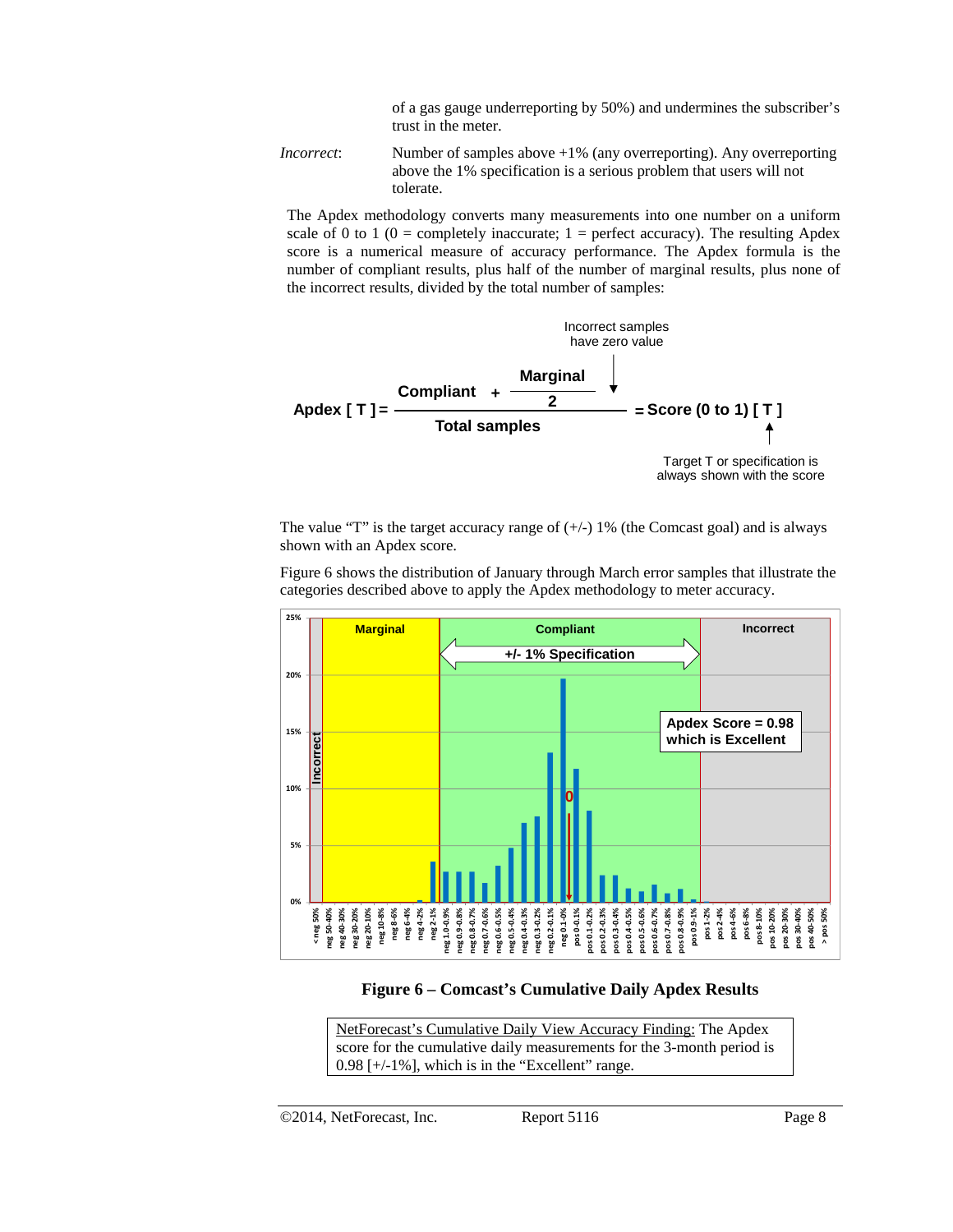#### *Month-End Error Analysis*

Background: There are only 55 month-end values per month (one per site). As with cumulative daily results, averaging is not informative. It is important to examine the two edges of accuracy—how far was negative error from zero and how far was positive error from zero?

Simply stating the absolute greatest deviation from zero can lead to extreme results that are misleading outliers. For example, if all but one of the samples are within  $+/-1\%$  and the one outlier is at  $+5\%$ , then the maximum of  $+5\%$  does not accurately represent the general edge of positive error. Trying to apply standard deviation analysis is difficult because there are too few samples and their distribution is not normal.

Error Range Percentiles: The month-end error samples are ranked from most positive to most negative as shown in Figure 7. The top 5% and the bottom 5% of the samples by rank are identified. These two samples define the edges of the majority of samples. The error values of these samples are the worst underreporting and overreporting of 90% of the dataset. This is the error range within which 90% of the month-end site errors fall.



**Figure 7 – Calculating the Error Range** 

NetForecast's Month-End View Accuracy Finding: The month-end error range for the 3-month period is -0.75% to +0.36%, which is well within the goal of  $+/-1\%$  with a bias towards underreporting.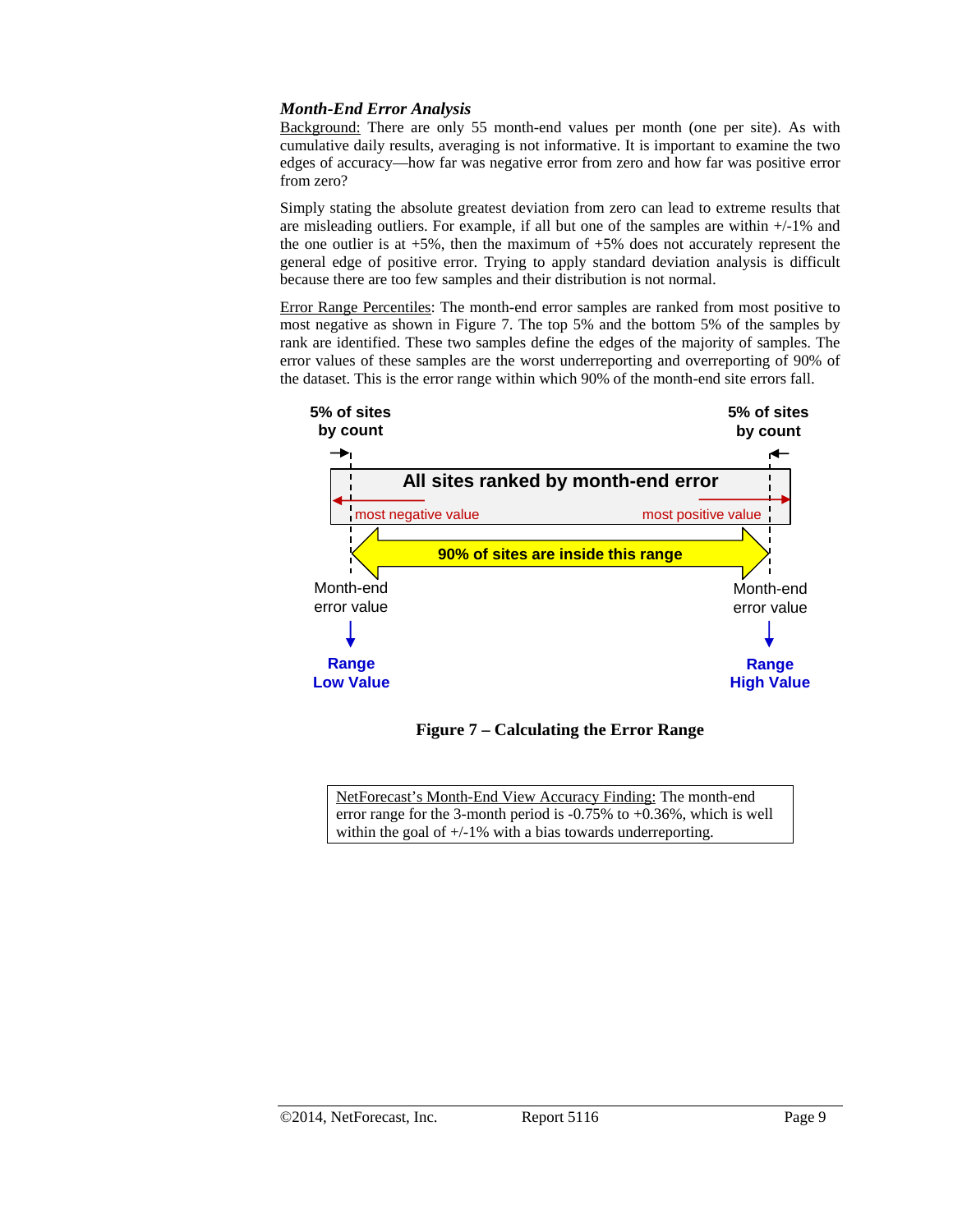#### **Useful Information if You Want to Do Your Own Testing**

If you wish to perform your own Internet Usage meter validation testing, it is important to be aware of factors that may cause your measurements to vary from what the meter states. One such factor is where you measure. If you measure from the network, you will see protocol overhead that you will not see from a computer. Another factor affecting measurements is packet loss, and another is the presence of "unexpected" traffic.

#### *Avoiding binary vs. decimal confusion*

The Comcast meter reports in gigabyte increments. One gigabyte is a binary number not to be confused with one billion bytes. The following table illustrates the danger of applying decimal notation to byte counts. This is important to understand because counting traffic by billions of bytes will result in an apparent (but not actual) 6.9% error in the meter.

| <b>Binary</b> |          | <b>Decimal</b>    |                 |                   |
|---------------|----------|-------------------|-----------------|-------------------|
| KB            | Kilobyte | 1,024             | Thousand (Kilo) | 1,000             |
| <b>MB</b>     | Megabyte | 1,048,576         | Million         | 1,000,000         |
| GB            | Gigabyte | 1,073,741,824     | <b>Billion</b>  | 1,000,000,000     |
| TB            | Terabyte | 1,099,511,627,776 | Trillion        | 1,000,000,000,000 |

Decimal and binary values are often mixed. For example, 10MB means 10 times 1,048,576 bytes. A display showing 1,000MB is actually stating 1,048,576,000 bytes, which is still not a GB as shown in the table above. It requires 1,024MB to reach the value of a GB.

#### *Where you measure matters*

You can gather your own usage information either from a computer or from the network on your premises. A computer can track what is downloaded to/uploaded from it, but it does not report network protocol overhead because such data is hidden within the PC operating system (you need special instrumentation software to see all the protocol traffic).

For example, if one looks at the size of a file on a PC, that value does not include any protocol overhead which may lead the user to erroneously conclude that the Comcast meter is overreporting.

If you measure traffic in the network, you will see the payload traffic plus overhead from protocols like TCP/IP and Ethernet, which generally add up to about 6% to 9% overhead to the payload traffic for large packets and a larger percentage for small packet traffic like VoIP. The meter system counts the traffic as seen on the wire, which includes the payload plus protocol overhead, so it should closely match the network view.

#### *Packet loss affects the meter*

Any reliable end-to-end protocol (like TCP) has a mechanism to retransmit packets lost in transit. Packet loss will add to the traffic seen by the meter in some situations and subtract in other situations.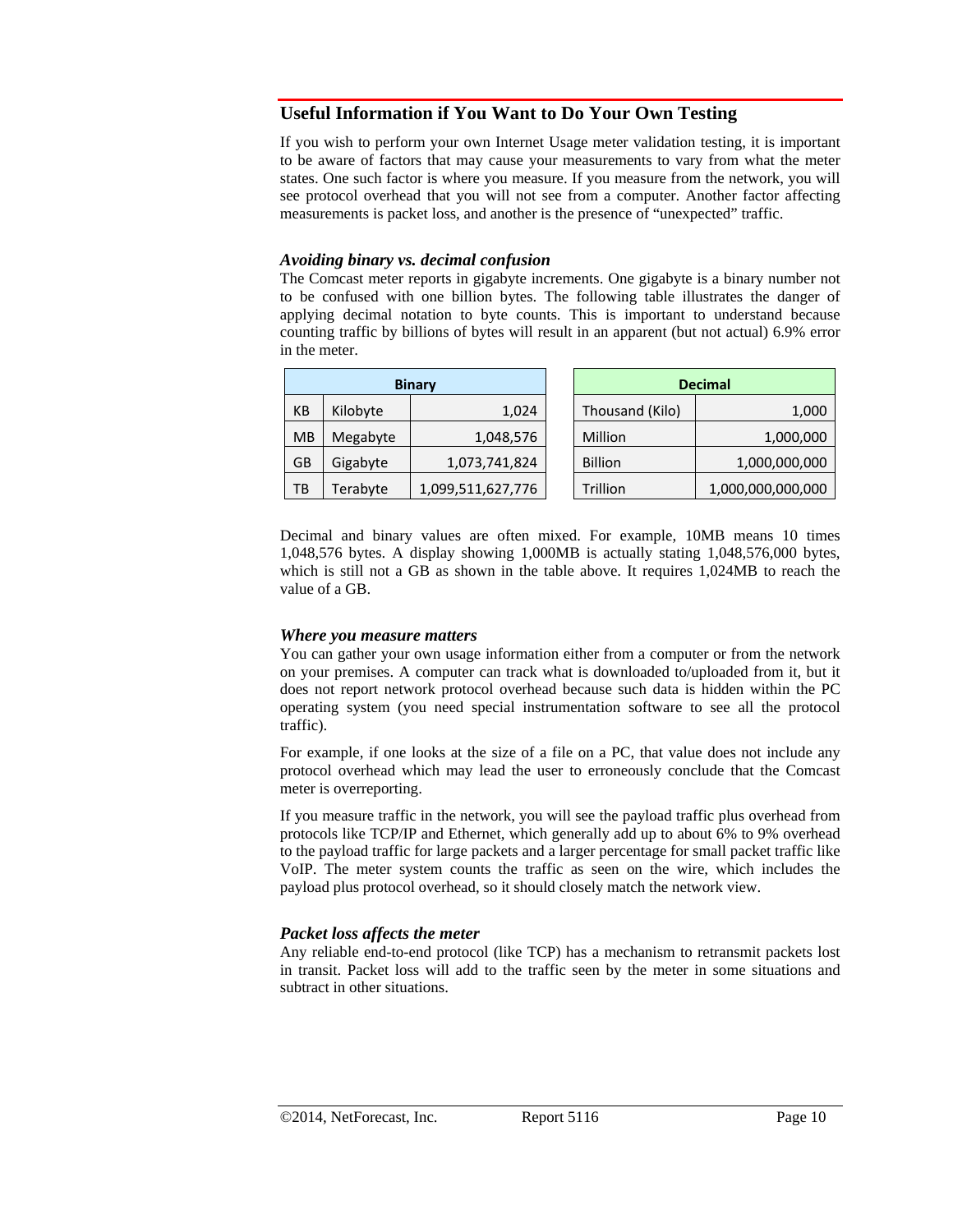#### *"Unexpected" traffic*

If you look closely at your Internet usage, chances are you will see unexpected bytes register on your meter. Most Internet users don't know how much traffic their household produces. Here is a sampling of traffic sources that may surprise you.

Peer-to-peer (P2P) file sharing applications like BitTorrent, often used to exchange music, movie, and other types of large files, are a common source of unexpected traffic. Typically P2P agents operate automatically in the background on your network exchanging large amounts of data over your Internet connection. Users are often unaware of the total traffic consumed by P2P over a month.

One likely surprise is the number of traffic-generating devices and users in your home. Most subscribers have a wireless (Wi-Fi) router that provides access not just to PCs, but to everything from smart phones, tablets, digital video recorders and printers, to game consoles and cameras. Many of these non-PC devices "phone home" to a manufacturer or support service, and, for convenience, these automated connections are invisible to the user, so you may be unaware of the traffic generated.

In rare cases, a PC could be hijacked and generate traffic that has nothing to do with any user in your home. Also, a neighbor or "wardriver" may use your connection without your permission or knowledge.

The most likely source of unexpected traffic, however, is PC software. Most popular software has automated update features which download and install updates. This transparent automation is for your convenience and protection, but the traffic it generates may come as a surprise.

Although each program update download may be small, when you multiply a modest download by the number of programs calling for updates and the number of PCs in the house, such traffic can be substantial. Furthermore, in some cases vendor default settings are aggressive, checking each hour and downloading every possible option, even if they aren't needed. For example, a software program may automatically load its interface in a dozen languages for a monolingual household.

Another possible surprise traffic source is online file backup, uploading to photo sharing sites, etc. Again, the software or service settings may be more aggressive than needed.

In addition, many news and information services preload content onto a subscriber's PC or tablet. The content often arrives overnight for convenient early morning viewing. Of course, users don't read all the content every day, but they probably do enjoy the speed with which content appears on the screen. Fresh content may also be sent overnight to a smart phone or MP3 player to be viewed or listened to during the morning commute.

Assume each night's upload is only 1GB, which takes up a modest 1GB on the device's storage—and assume that it never consumes more than 1GB because it overwrites the old content with fresh content each night. As modest as this may seem from a device storage point of view, that 1GB did consume bandwidth each night, adding up to 30GB over a month on the meter (plus protocol overhead).

Finally, there may be unexpected traffic to non-PCs. For example, traffic may be going to digital video recorders such as TiVo or streaming boxes like Roku. A user in the home may have rented a movie using a subscription to a steaming service—and you may get more bits than you pay for because many services also preload the start of other movies as well as trailers to make them instantly available should they be called for. As in other situations described above, the traffic is generated for your convenience but without your knowledge.

Most of these traffic sources are low, but some can be unexpectedly high if they aggressively load content. You should check your software settings and align update size